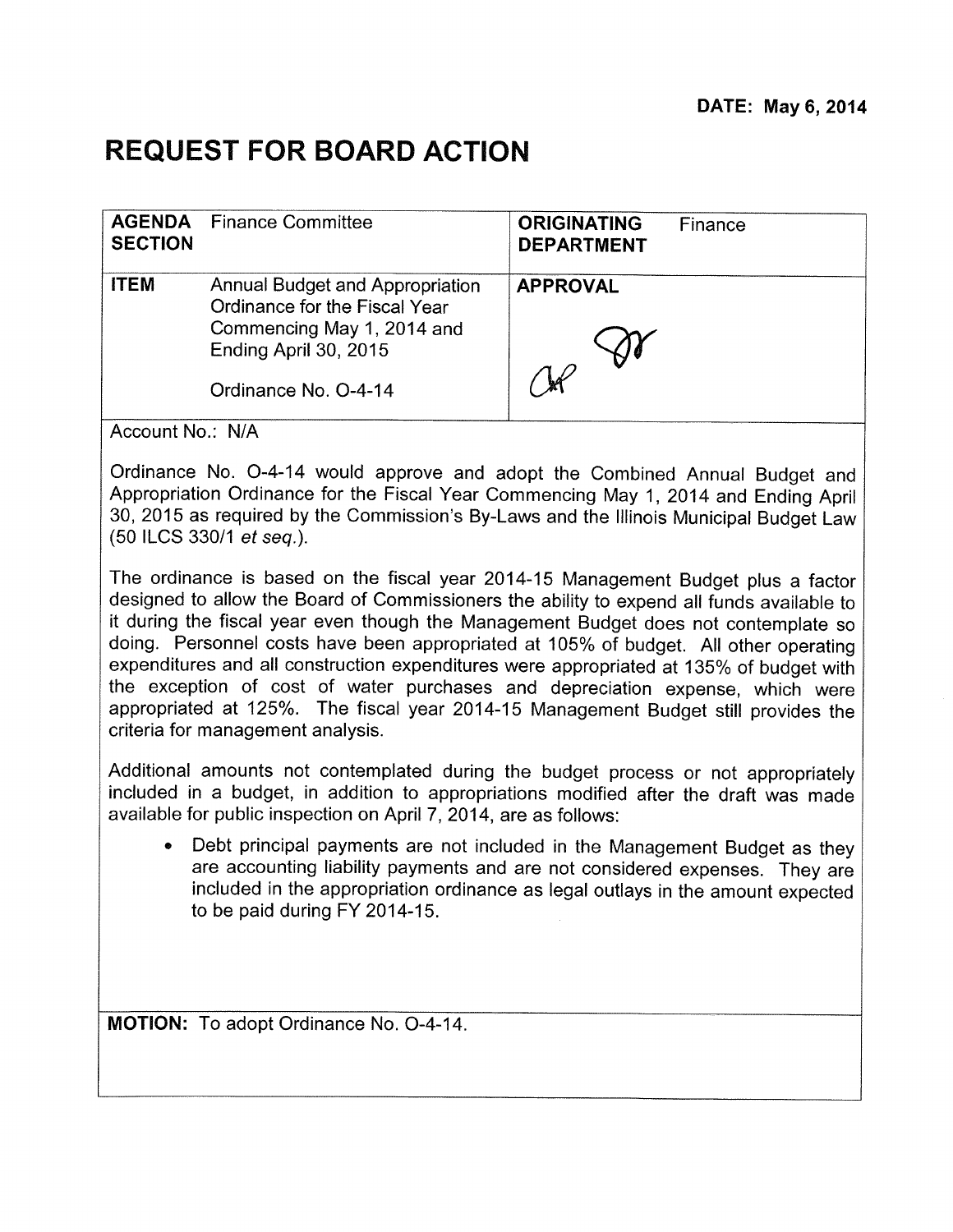## DUPAGE WATER COMMISSION

## ORDINANCE NO. 0-4-14

## ANNUAL BUDGET AND APPROPRIATION ORDINANCE FOR THE FISCAL YEAR COMMENCING MAY 1, 2014 AND ENDING APRIL 30, 2015

BE IT ORDAINED by the Board of Commissioners of the DuPage Water Commission, Counties of DuPage, Cook and Will, Illinois, as follows:

SECTION ONE: That the following sums are authorized by law and the same are hereby appropriated for the Water Fund, the Revenue Bond Construction Fund, the Corporate Fund and the Arbitrage Rebate Fund of the DuPage Water Commission, for the objects and purposes hereinafter specified during the fiscal year commencing May 1, 2014 and ending April 30, 2015 and that the sums of money hereinafter set forth are deemed necessary to defray all necessary expenses and liabilities of the DuPage Water Commission for said period: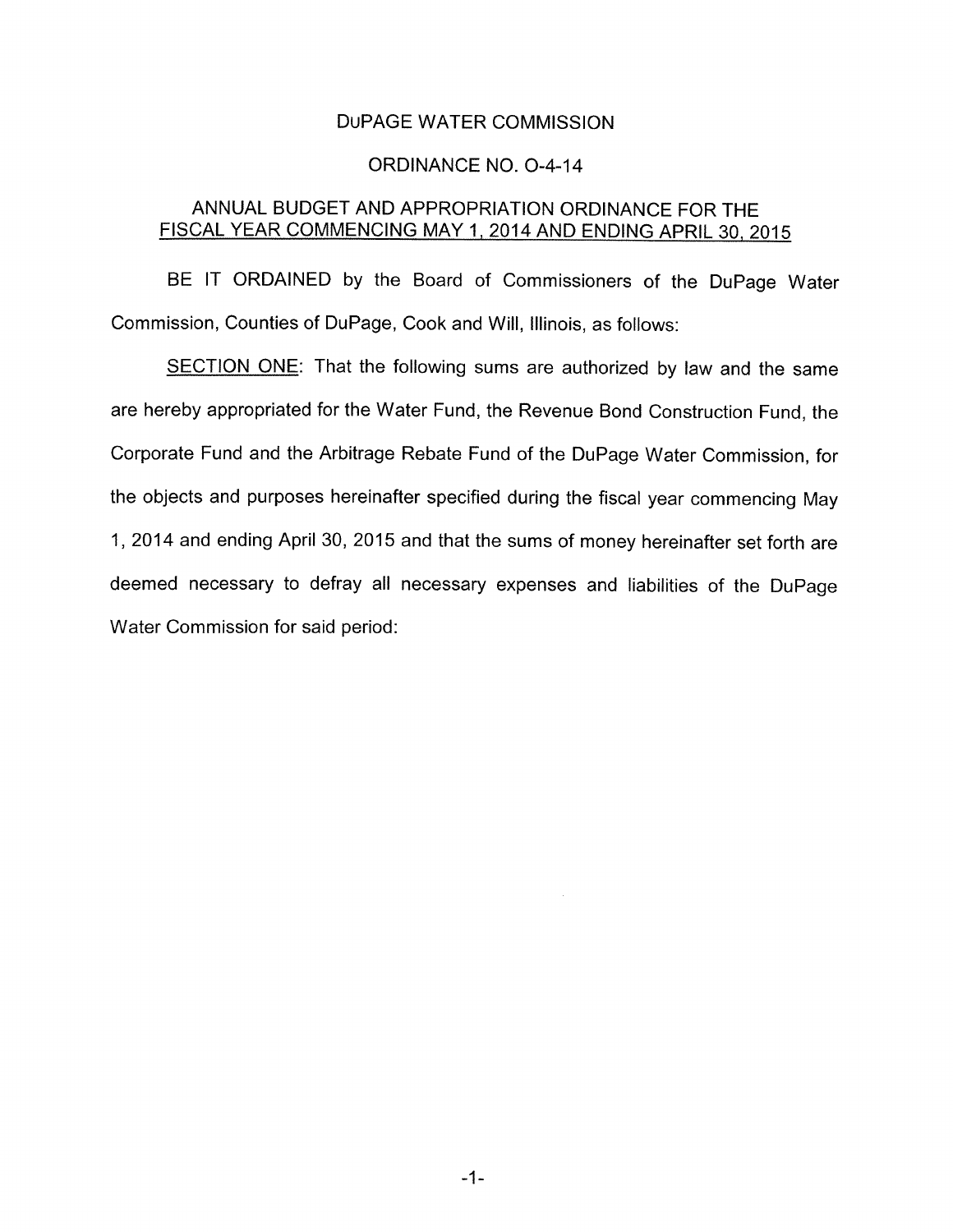Ordinance No. O-4-14<br>DU PAGE WATER COMMISSION<br>BUDGET AND APPROPRIATION ORDINANCE<br>MAY 1, 2014 TO APRIL 30, 2015

 $\sim$   $\sim$ 

| ACCT#                    | <b>ACCOUNT TITLE</b>                                                        | <b>BUDGET/</b><br><b>APPROPRIATION</b><br><b>AMOUNT</b> |
|--------------------------|-----------------------------------------------------------------------------|---------------------------------------------------------|
|                          | WATER FUND RESOURCES                                                        |                                                         |
| 01-5000                  | OPERATIONS & MAINTENANCE PAYMENTS                                           | 109,793,259                                             |
| 01-5110                  | <b>FIXED COST PAYMENTS</b>                                                  | 7,143,137                                               |
| 01-5120                  | SUBSEQUENT CUSTOMER RATE DIFFERENTIAL                                       | 903,400                                                 |
| 01-5130<br>01-5300       | <b>EMERGENCY WATER SERVICE</b><br><b>SALES TAXES</b>                        | 17.686                                                  |
| 01-5810                  | INTEREST INCOME FROM INVESTMENTS                                            | 33,000,000<br>336,000                                   |
| 01-5900                  | <b>OTHER INCOME</b>                                                         | 298,391                                                 |
|                          | TOTAL WATER FUND REVENUES                                                   | 151,491,873                                             |
|                          | WATER FUND EXPENDITURES                                                     |                                                         |
| 01-2340                  | REVENUE BOND PRINCIPAL PAYMENTS                                             | 14.094.250                                              |
| 01-2310                  | DEBT CERTIFICATE PRINCIPAL PAYMENTS                                         | 7,000,000                                               |
| 01-2322<br>01-60-6110    | CAPITAL LEASE PRINCIPAL PAYMENTS<br>SALARIES OF COMMISSION PERSONNEL        | 8,750                                                   |
| 01-60-6120               | PERSONNEL - PENSION, INSURANCE AND TAXES                                    | 3,014,397<br>1,178,145                                  |
| 01-60-6130               | PERSONNEL - TRAINING, DEVELOPMENT AND TRAVEL                                | 83.790                                                  |
| 01-60-6190               | OTHER PERSONNEL EXPENSES                                                    | 25,515                                                  |
| 01-60-6210               | <b>WATER CONSERVATION</b>                                                   | 27,000                                                  |
| 01-60-6230               | COST OF INVESTMENT FEES AND BANK CHARGES                                    | 82,350                                                  |
| 01-60-6250<br>01-60-6260 | <b>LEGAL SERVICES AND NOTICES</b><br><b>AUDIT SERVICES</b>                  | 263.925                                                 |
| 01-60-6280               | <b>CONSULTING SERVICES</b>                                                  | 60.750<br>290.250                                       |
| 01-60-6290               | CONTRACTUAL SERVICES                                                        | 463,401                                                 |
| 01-60-6400               | <b>INSURANCE COVERAGES</b>                                                  | 854,820                                                 |
| 01-60-6512               | <b>GENERATOR DIESEL FUEL</b>                                                | 151,875                                                 |
| 01-60-6513               | <b>GAS UTILITY EXPENSES</b>                                                 | 40,500                                                  |
| 01-60-6514<br>01-60-6520 | <b>COMMUNICATION SYSTEMS</b><br>OFFICE SUPPLIES AND PUBLICATIONS            | 111,040                                                 |
| 01-60-6530               | PRINTING AND POSTAGE EXPENSES                                               | 45.317<br>22.208                                        |
| 01-60-6540               | <b>PROFESSIONAL DUES</b>                                                    | 25,758                                                  |
| 01-60-6550               | COST OF REPAIRS AND MAINT. OF OFFICE EQUIPMENT.                             | 17,982                                                  |
| 01-60-6560               | REPAIRS AND MAINTENANCE OF BUILDINGS                                        | 253.179                                                 |
| 01-60-6580               | <b>COMPUTER SOFTWARE</b><br>SOFTWARE MAINTENANCE                            | 20,520                                                  |
| 01-60-6590<br>01-60-6591 | OTHER ADMINISTRATIVE EXPENSES                                               | 123,802<br>20,115                                       |
| 01-60-6611               | COST OF WATER PURCHASES                                                     | 121,793,812                                             |
| 01-60-6612               | ELECTRIC UTILITY EXPENSES                                                   | 2,857,950                                               |
| 01-60-6613               | PURCHASE OF WATER CHEMICALS                                                 | 36.045                                                  |
| 01-60-6614               | COST OF WATER TESTING                                                       | 32,400                                                  |
| 01-60-6620<br>01-60-6630 | PUMP STATION OPERATIONS<br>COST OF REPAIRS AND MAINTENANCE OF PIPELINES     | 555.876                                                 |
| 01-60-6640               | COST OF REPAIRS AND MAINT. OF VEHICLES & EQUIPMENT                          | 1,145,630<br>133,110                                    |
| 01-60-6722               | REVENUE BOND INTEREST PAYMENTS                                              | 945,000                                                 |
| 01-60-6723               | NOTE INTEREST - CERTIFICATES OF DEBT                                        | 270,000                                                 |
| 01-60-6724               | CAPITAL LEASE INTEREST PAYMENTS                                             | 2,025                                                   |
| 01-60-6800               | LAND AND RIGHT-OF-WAY ACQUISITION COSTS                                     | 17,888                                                  |
| 01-60-6850<br>01-60-6860 | COST OF FURNITURE & EQUIPMENT PURCHASES<br>COST OF MOTOR VEHICLES PURCHASES | 31.995                                                  |
| 01-60-6900               | DEPRECIATION EXPENSES                                                       | 0.<br>10,295,000                                        |
| 01-60-7000               | COMMISSION CAPITAL PROJECTS                                                 | 6,585,828                                               |
| 01-60-7980               | COST OF CAPITALIZED FIXED ASSETS                                            | 0                                                       |
| 01-60-7990               | <b>CONTINGENCY</b>                                                          | 41,151,575                                              |
|                          | TOTAL WATER FUND EXPENDITURES                                               | 214,133,773                                             |
|                          | WATER FUND REVENUE OVER (UNDER) EXPENDITURES                                | (62, 641, 900)                                          |
|                          | ESTIMATED AVAILABLE WATER FUND BALANCES 05/01/2014                          | 62,641,900                                              |
|                          | AVAILABLE WATER FUND BALANCES 04/30/2015                                    | 0.                                                      |
|                          | ESTIMATED AVAILABLE WATER FUND BALANCES                                     | 05/01/14                                                |
|                          | Cash and Cash Equivalents                                                   | 25,525,200                                              |
|                          | Investments                                                                 | 46,208,500                                              |
|                          | <b>Accounts Payable</b>                                                     | (9,091,800)                                             |
|                          | TOTAL ESTIMATED AVAILABLE WATER FUND BALANCES                               | 62.641.900                                              |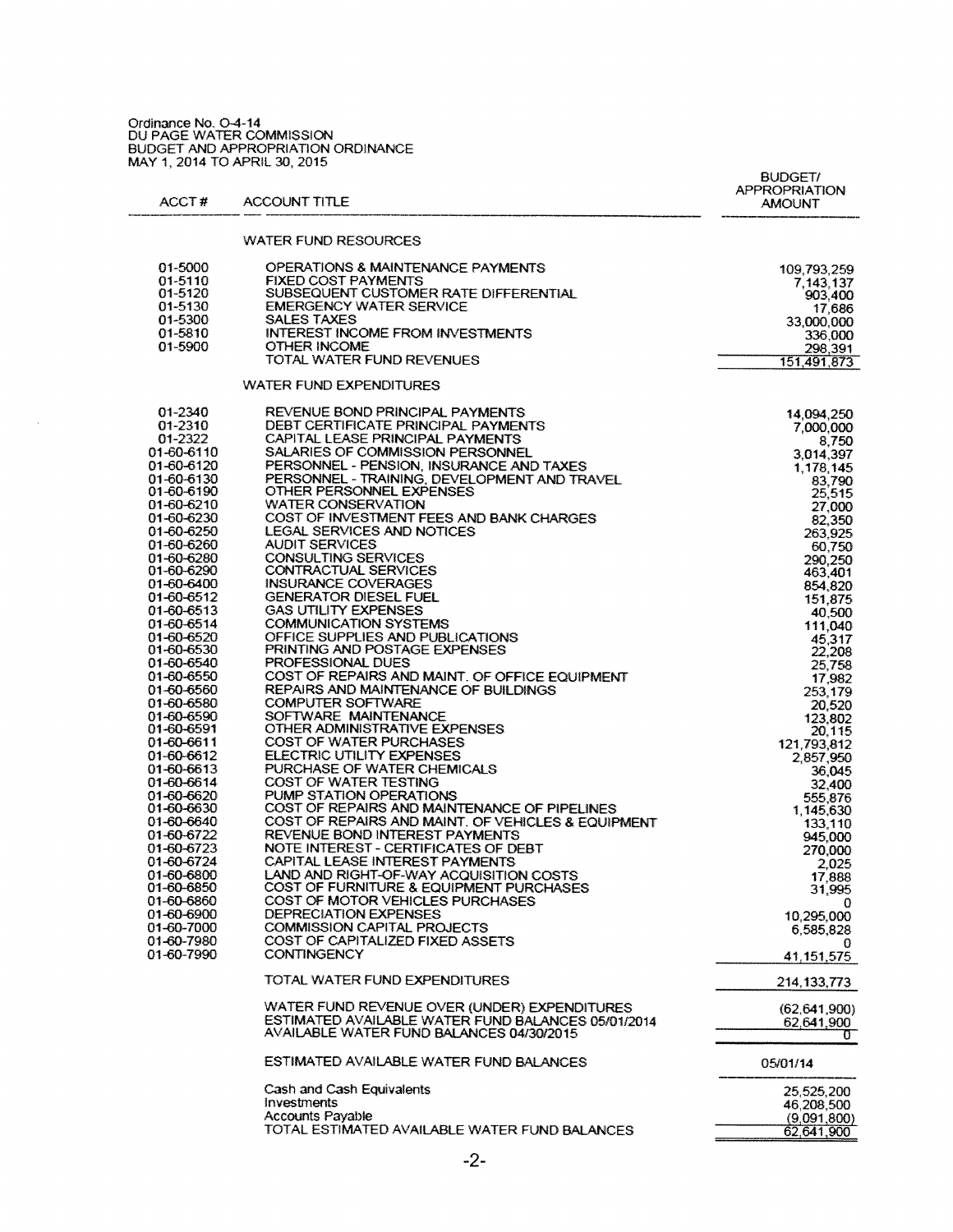SECTION TWO: This Ordinance shall be in full force and effect from and after its adoption.

SECTION THREE: This Ordinance shall be available for public inspection at the office of the DuPage Water Commission.

AYES: J. Broda, L. Crawford, R. Furstenau, D. Loftus, W. Murphy, **<sup>J</sup> . Pruyn, F. Saverino , P. Suess, and J . Zay**  NAYS: **None**  ABSENT: C. Janc, D. Russo, M. Scheck, and J.B. Webb ADOPTED this  $15^{4}$  day of  $\rightarrow$ , 2014  $G_{\lambda}$ airn

ATTEST:

Clerk

Board/Ordinances/2014/O-4-14.docx